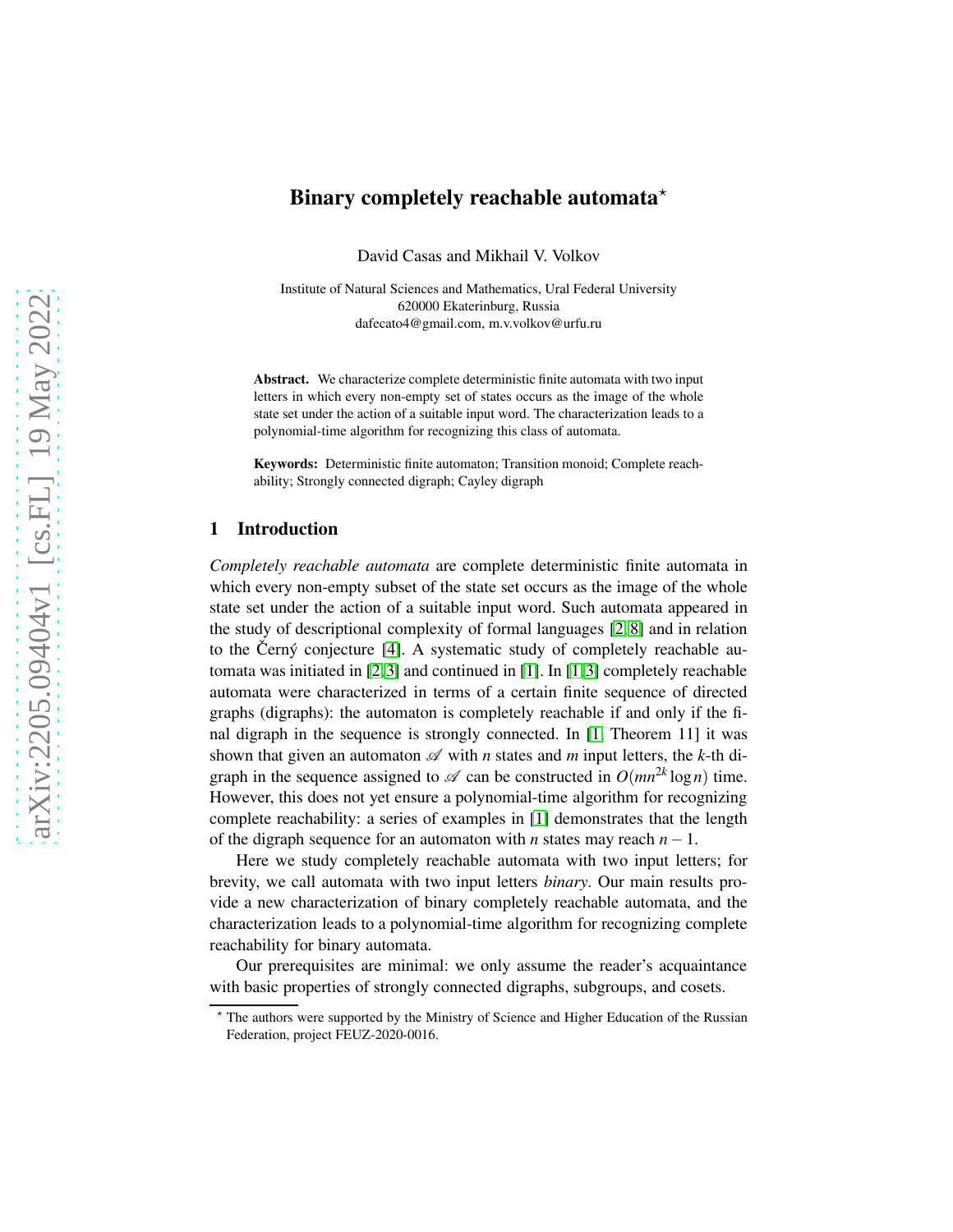## <span id="page-1-2"></span>2 Preliminaries

A *complete deterministic finite automaton* (DFA) is a triple  $\mathscr{A} = \langle O, \Sigma, \delta \rangle$  where *Q* and  $\Sigma$  are finite sets called the *state set* and, resp., the *input alphabet* of  $\mathscr A$ , and  $\delta: Q \times \Sigma \rightarrow Q$  is a totally defined map called the *transition function* of  $\mathscr A$ .

The elements of <sup>Σ</sup> are called *input letters* and finite sequences of letters are called *words over* <sup>Σ</sup>. The empty sequence is also treated as a word, called the *empty word* and denoted  $\varepsilon$ . The collection of all words over  $\Sigma$  is denoted  $\Sigma^*$ .

The transition function  $\delta$  extends to a function  $Q \times \Sigma^* \to Q$  (still denoted  $\delta$ ) via the following recursion: for every  $q \in Q$ , we set  $\delta(q, \varepsilon) = q$  and  $\delta(q, wa) =$  $\delta(\delta(q, w), a)$  for all  $w \in \Sigma^*$  and  $a \in \Sigma$ . Thus, every word  $w \in \Sigma^*$  induces the transformation  $q \mapsto \delta(q, w)$  of the set *Q*. The set  $T(\mathscr{A})$  of all transformations induced this way is called the *transition monoid* of  $\mathcal{A}$ ; this is the submonoid generated by the transformations  $q \mapsto \delta(q, a)$ ,  $a \in \Sigma$ , in the monoid of all transformations of *Q*. A DFA  $\mathscr{B} = \langle Q, \Theta, \zeta \rangle$  with the same state set as  $\mathscr{A}$  is said to be *syntactically equivalent* to  $\mathscr A$  if  $T(\mathscr B) = T(\mathscr A)$ .

The function  $\delta$  can be further extended to non-empty subsets of the set  $Q$ . Namely, for every non-empty subset  $P \subseteq Q$  and every word  $w \in \Sigma^*$ , we let  $\delta(P,w) = \{ \delta(q,w) \mid q \in P \}.$ 

Whenever we deal with a fixed DFA, we simplify our notation by suppressing the sign of the transition function; this means that we write *q*.*w* for  $\delta(q, w)$ and *P*.*w* for  $\delta(P, w)$  and specify a DFA as a pair  $\langle Q, \Sigma \rangle$ .

We say that a non-empty subset  $P \subseteq Q$  is *reachable* in  $\mathscr{A} = \langle Q, \Sigma \rangle$  if  $P =$  $Q$ . *w* for some word  $w \in \Sigma^*$ . A DFA is called *completely reachable* if every nonempty subset of its state set is reachable. Observe that complete reachability is actually a property of the transition monoid of  $\mathscr{A}$ ; hence, if a DFA  $\mathscr{A}$  is completely reachable, so is any DFA that is syntactically equivalent to  $\mathscr A$ .

Given a DFA  $\mathscr{A} = \langle Q, \Sigma \rangle$  and a word  $w \in \Sigma^*$ , the *image* of *w* is the set *Q*.*w* and the *excluded set* excl(*w*) of *w* is the complement  $Q \setminus Q$ . *w* of the image. The number  $|\text{excl}(w)|$  is called the *defect* of *w*. If a word *w* has defect 1, its excluded set consists of a unique state called the *excluded state* for *w*. Further, for any  $w \in \Sigma^*$ , the set  $\{p \in Q \mid p = q_1 \cdot w = q_2 \cdot w \text{ for some } q_1 \neq q_2\}$  is called the *duplicate set* of *w* and is denoted by dupl $(w)$ . If *w* has defect 1, its duplicate set consists of a unique state called the *duplicate state* for *w*. We identify singleton sets with their elements, and therefore, for a word  $w$  of defect 1,  $excl(w)$  and  $dupl(w)$  stand for its excluded and, resp., duplicate states.

For any  $v \in \Sigma^*$ ,  $q \in \mathcal{Q}$ , let  $qv^{-1} = \{p \in \mathcal{Q} \mid p \cdot v = q\}$ . Then for all  $u, v \in \Sigma^*$ ,

<span id="page-1-1"></span><span id="page-1-0"></span>
$$
\operatorname{excl}(uv) = \{ q \in Q \mid qv^{-1} \subseteq \operatorname{excl}(u) \},\tag{1}
$$

$$
\text{dupl}(uv) = \{q \in Q \mid qv^{-1} \cap \text{dupl}(u) \neq \emptyset \text{ or } |qv^{-1} \setminus \text{excl}(u)\}| \geq 2\}. \tag{2}
$$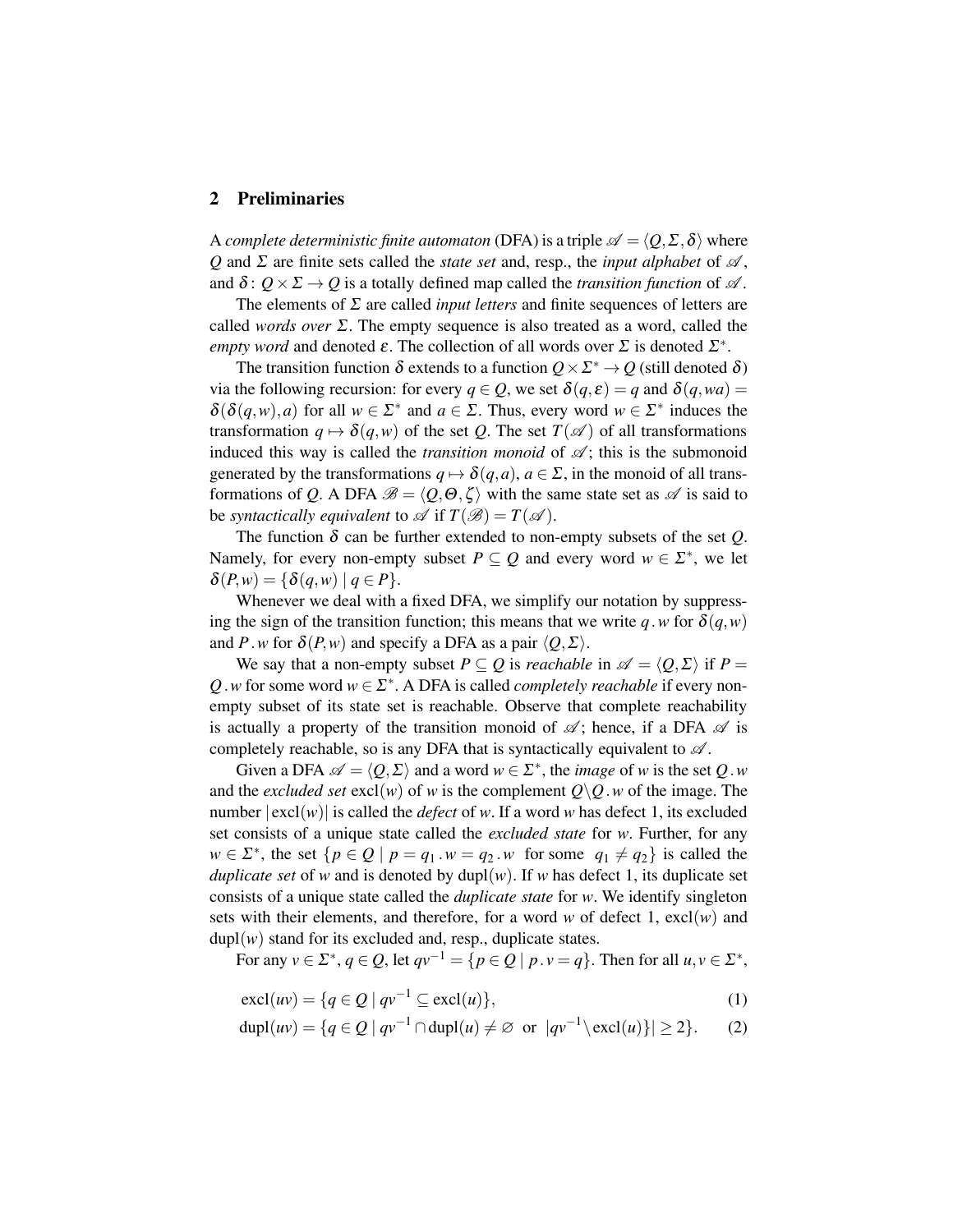

The equalities [\(1\)](#page-1-0) and [\(2\)](#page-1-1) become clear as soon as the definitions of excl( ) and dupl( ) are deciphered. Fig. [1](#page-2-0) provides a supporting illustration.

<span id="page-2-0"></span>Fig. 1. An illustration for the equalities [\(1\)](#page-1-0) and [\(2\)](#page-1-1)

Recall that DFAs with two input letters are called *binary*. The question of our study is: under which conditions a binary DFA is completely reachable? The rest of the section presents a series of reductions showing that to answer this question, it suffices to analyze DFAs of a specific form.

Let  $\mathscr{A} = \langle Q, \{a,b\} \rangle$  be a binary DFA with  $n > 1$  states. If neither *a* nor *b* has defect 1, no subset of size  $n-1$  is reachable in  $\mathscr A$ . Therefore, when looking for binary completely reachable automata, we must focus on DFAs possessing a letter of defect 1. For certainty, we will always assume that *a* has defect 1.

The image of every non-empty word over  $\{a,b\}$  is contained in either *Q.a* or *Q*.*b*. If the defect of *b* is greater than or equal to 1, then at most two subsets of size  $n - 1$  are reachable (namely, Q.*a* and Q.*b*), whence  $\mathscr A$  can only be completely reachable provided that  $n = 2$ . The automaton  $\mathscr A$  is then nothing but the classical flip-flop, see Fig. [2.](#page-2-1)



<span id="page-2-1"></span>Fig. 2. The filp-flop. Here and below a DFA  $\langle Q, \Sigma \rangle$  is depicted as a digraph with the vertex set *Q* and a labeled edge  $q \stackrel{a}{\rightarrow} q'$  for each triple  $(q, a, q') \in Q \times \Sigma \times Q$  such that  $q \cdot a = q'$ .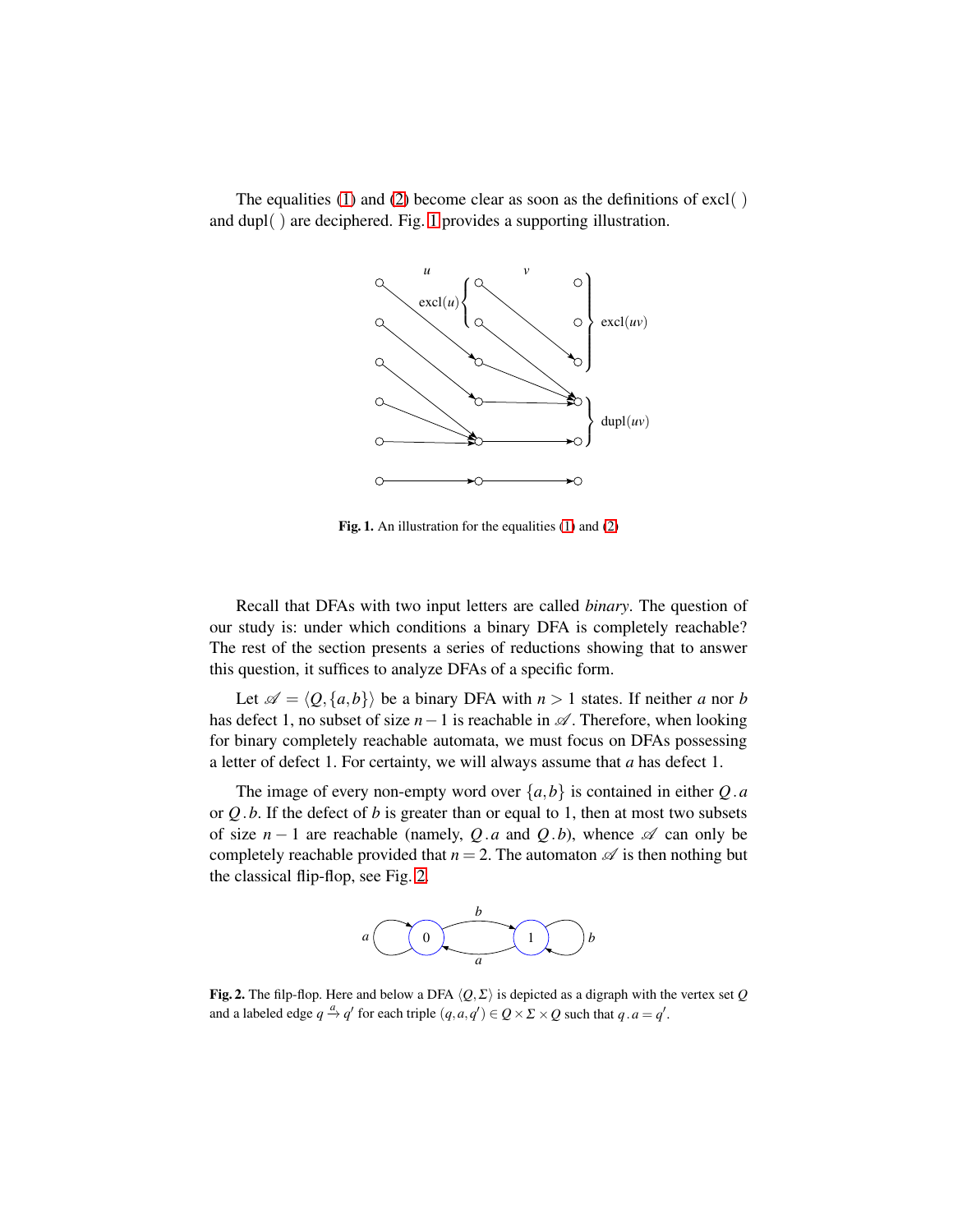Having isolated this exception, we assume from now on that  $n \geq 2$  and the letter *b* has defect 0, which means that *b* acts as a permutation of *Q*. The following fact was first stated in [\[2\]](#page-15-0); for a proof, see, e.g., [\[1,](#page-15-4) Section 6].

<span id="page-3-0"></span>**Lemma 1.** If  $\mathcal{A} = \langle Q, \{a,b\} \rangle$  *is a completely reachable automaton in which the letter b acts as a permutation of Q, then b acts as a cyclic permutation.*

Taking Lemma [1](#page-3-0) into account, we restrict our further considerations to DFAs with  $n \geq 2$  states and two input letters *a* and *b* such that *a* has defect 1 and *b* acts a cyclic permutation. Without any loss, we will additionally assume that these DFAs have the set  $\mathbb{Z}_n = \{0, 1, \ldots, n-1\}$  of all residues modulo *n* as their state set and that the action of *b* at any state merely adds 1 modulo *n*. Let us also agree that whenever we deal with elements of  $\mathbb{Z}_n$ , the signs + and − mean addition and subtraction modulo *n*, unless the contrary is explicitly specified.

Since *b* is a permutation, for each  $(k, \ell) \in \mathbb{Z}_n \times \mathbb{Z}_n$ , the pair of transformations  $q \mapsto q \cdot b^k ab^{\ell}$  and  $q \mapsto q \cdot b$  generates the same submonoid in the monoid of all transformations of  $\mathbb{Z}_n$  as do the pair of transformations  $q \mapsto q$ . *a* and  $q \mapsto q$ . *b*. This means that if one treats the word  $b^k a b^l$  as a new letter  $a_{k,\ell}$ , say, one gets the DFA  $\mathscr{A}_{k,\ell} = \langle \mathbb{Z}_n, \{a_{k,\ell}, b\} \rangle$  that is syntactically equivalent to  $\mathscr{A}$ . Therefore,  $\mathscr A$  is completely reachable if and only if so is  $\mathscr A_{k,\ell}$  for some (and hence for all) pairs  $(k, l)$ . Hence we may choose k and l as we wish and study the DFA  $\mathscr{A}_{k,l}$ for the specified values of the parameters instead of  $\mathscr A$ .

What can we achieve using this trick? Since the action of *b* adds 1 modulo *n*, we deduce from the equality [\(1\)](#page-1-0) that  $\text{excl}(b^k a b^l) = \text{excl}(a) b^l = \text{excl}(a) + l$ . Thus, varying the parameter  $\ell$  we may arrange the excluded state of the letter of defect 1 to coincide with any prescribed state in  $\mathbb{Z}_n$ . It is most convenient to assume that the excluded state of *a* is 0, and we will adopt this convention. Further, let  $q_1 \neq q_2$  be such that  $q_1 \cdot a = q_2 \cdot a = \text{dupl}(a)$ . Choosing  $k = q_1$  (or  $k = q_2$ ), we get  $0.b^k a = \text{dupl}(a)$ . Thus, we will assume that  $0.a = \text{dupl}(a)$ .

Summarizing, we will consider DFAs  $\langle \mathbb{Z}_n, \{a, b\} \rangle$  such that:

- the letter *a* has defect 1,  $excl(a) = 0$ , and  $0 \cdot a = dupl(a)$ ;
- $q \cdot b = q + 1$  for each  $q \in \mathbb{Z}_n$ .

We call such DFAs *standardized*.

#### 3 A necessary condition

<span id="page-3-1"></span>Let  $\langle \mathbb{Z}_n, \{a, b\} \rangle$  be a standardized DFA and  $w \in \{a, b\}^*$ . A subset  $S \subseteq \mathbb{Z}_n$  is said to be *w*-*invariant* if  $S \cdot w \subseteq S$ .

**Proposition 1.** *If*  $\langle \mathbb{Z}_n, \{a,b\} \rangle$  *is a completely reachable standardized DFA, then no proper subgroup of*  $(\mathbb{Z}_n, +)$  *is a-invariant.*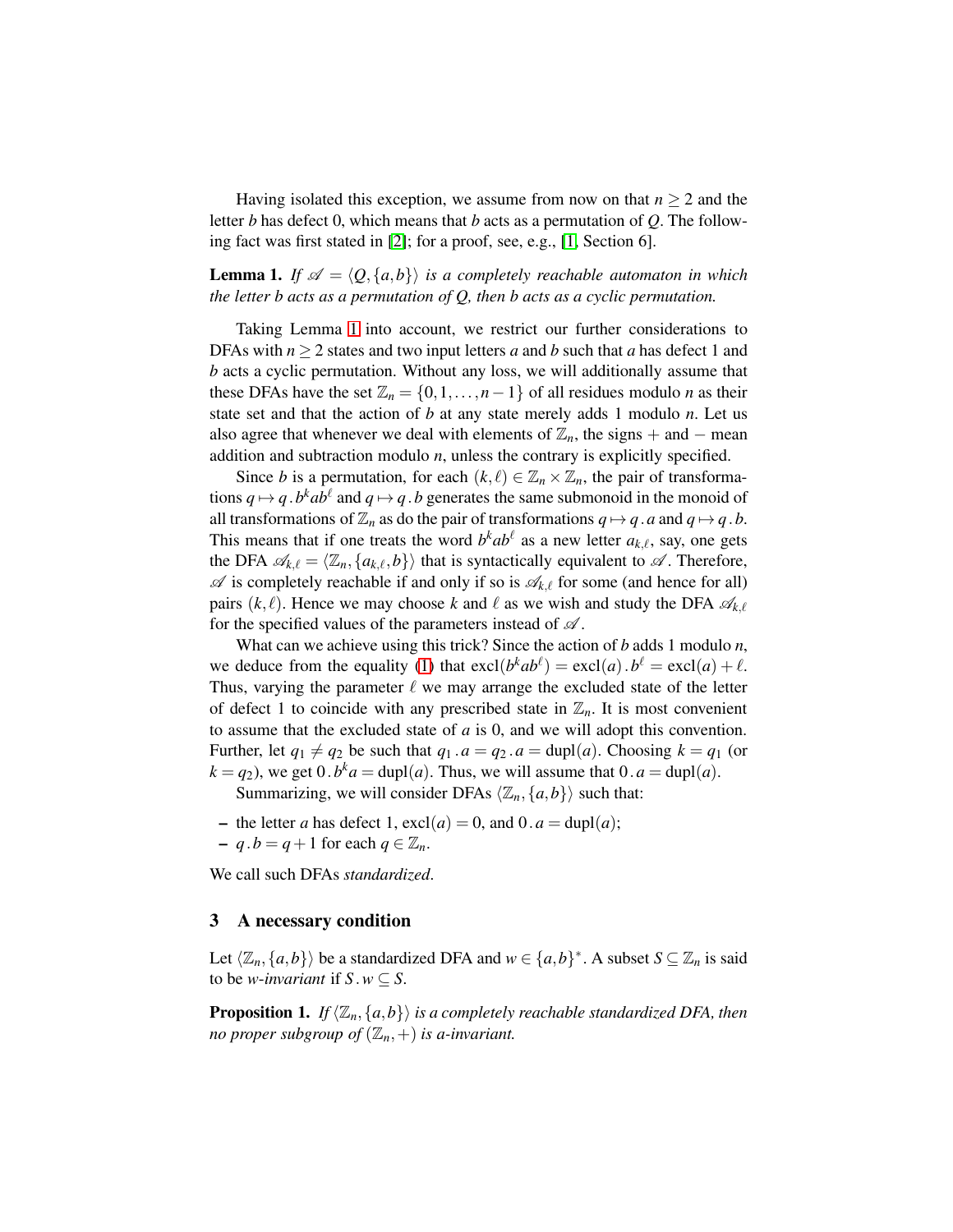*Proof.* Arguing by contradiction, assume that  $H \subsetneq \mathbb{Z}_n$  is a subgroup such that *H* .  $a \subseteq H$ . Let *d* stand for the index of the subgroup *H* in the group  $(\mathbb{Z}_n, +)$ . The set  $\mathbb{Z}_n$  is then partitioned into the *d* cosets

$$
H_0 = H, H_1 = H.b = H+1, \ldots, H_{d-1} = H.b^{d-1} = H+d-1.
$$

For  $i = 0, 1, \ldots, d - 1$ , let  $T_i$  be the complement of the coset  $H_i$  in  $\mathbb{Z}_n$ . Then we have  $T_i = \bigcup_{j \neq i} H_j$  and  $T_i \cdot b = T_{i+1 \pmod{d}}$  for each  $i = 0, 1, \ldots, d - 1$ .

Since  $\mathscr A$  is completely reachable, each subset  $T_i$  is reachable. Take a word *w* of minimum length among words with image equal to one of the subsets  $T_0, T_1, \ldots, T_{d-1}$ . Write *w* as  $w = w'c$  for some letter  $c \in \{a, b\}$ .

If  $c = b$ , then for some  $i \in \{0, 1, \ldots, d - 1\}$ , we have

$$
\mathbb{Z}_n \cdot w'b = T_i = T_{i-1 \pmod{d}} \cdot b.
$$

Since  $b^n$  acts as the identity mapping, applying the word  $b^{n-1}$  to this equality yields  $\mathbb{Z}_n \cdot w' = T_{i-1 \pmod{d}}$  whence the image of w' is also equal to one of the subsets  $T_0, T_1, \ldots, T_{d-1}$ . This contradicts the choice of *w*.

Thus,  $c = a$ , whence the set  $\mathbb{Z}_n \times w$  is contained in  $\mathbb{Z}_n \times a$ . The only  $T_i$  that is contained in  $\mathbb{Z}_n$  *a* is  $T_0$  because each  $T_i$  with  $i \neq 0$  contains  $H_0$ , and  $H_0 = H$ contains 0, the excluded state of *a*. Hence,  $\mathbb{Z}_n \cdot w = T_0$ , that is,  $\mathbb{Z}_n \cdot w' \cdot a = T_0$ . For each state  $q \in \mathbb{Z}_n$ . *w'*, we have  $q \cdot a \in T_0$ , and this implies  $q \in T_0$  since  $H_0$ , the complement of  $T_0$ , is *a*-invariant. We see that  $\mathbb{Z}_n \cdot w' \subseteq T_0$  and the inclusion cannot be strict because  $T_0$  cannot be the image of its proper subset. However, the equality  $\mathbb{Z}_n \cdot w' = T_0$  again contradicts the choice of *w*. □

We will show that the condition of Proposition [1](#page-3-1) is not only necessary but also sufficient for complete reachability of a standardized DFA. The proof of sufficiency requires a construction that we present in full in Section [5,](#page-9-0) after studying its simplest case in Section [4.](#page-4-0)

## <span id="page-4-0"></span>4 Rystsov's graph of a binary DFA

Recall a sufficient condition for complete reachability from [\[2\]](#page-15-0). Given a (not necessarily binary) DFA  $\mathscr{A} = \langle O, \Sigma \rangle$ , let  $W_1(\mathscr{A})$  stand for the set of all words in  $\Sigma^*$  that have defect 1 in  $\mathscr A$ . Consider a digraph with the vertex set Q and the edge set  $E = \{(\text{excl}(w), \text{dupl}(w)) \mid w \in W_1(\mathcal{A})\}$ . We denote this digraph by  $\Gamma_1(\mathcal{A})$ . The notation comes from [\[2\]](#page-15-0), but much earlier, though in a less explicit form, the construction was used by Rystsov [\[9\]](#page-15-5) for some special species of DFAs. Taking this into account, we refer to  $\Gamma_1(\mathscr{A})$  as the *Rystsov graph* of  $\mathscr{A}$ .

<span id="page-4-1"></span>**Theorem 1** ([\[2,](#page-15-0) Theorem 1]). *If a DFA*  $\mathscr{A} = \langle Q, \Sigma \rangle$  *is such that the graph*  $\Gamma_1(\mathscr{A})$ *is strongly connected, then*  $A$  *is completely reachable.*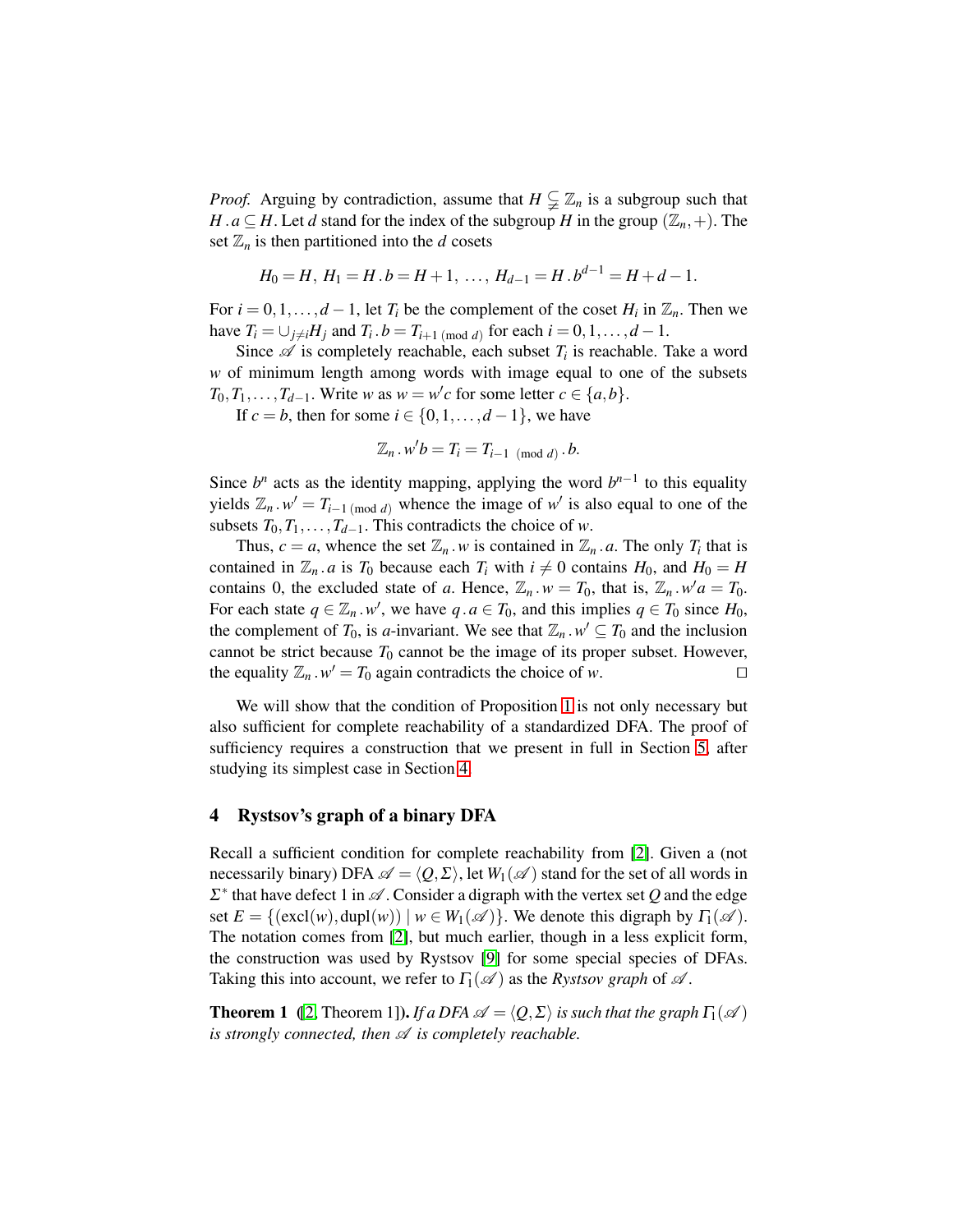It was shown in [\[2\]](#page-15-0) that the condition of Theorem [1](#page-4-1) is not necessary for complete reachability, but it was conjectured that the condition might characterize binary completely reachable automata. However, this conjecture has been refuted in [\[1,](#page-15-4) Example 2] by exhibiting a binary completely reachable automaton with 12 states whose Rystsov graph is not strongly connected. Here we include a similar example which we will use to illustrate some of our results.

Consider the standardized DFA  $\mathcal{E}'_{12} = \langle \mathbb{Z}_{12}, \{a, b\} \rangle$  where the action of the letter *a* is specified as follows:

$$
\begin{array}{c|cccccccc}\nq & 0 & 1 & 2 & 3 & 4 & 5 & 6 & 7 & 8 & 9 & 10 & 11 \\
\hline\nq.a & 10 & 1 & 2 & 8 & 4 & 5 & 10 & 9 & 3 & 7 & 6 & 11\n\end{array}.
$$

(The DFA  $\mathcal{E}'_{12}$  only slightly differs from the DFA  $\mathcal{E}_{12}$  used in [\[1,](#page-15-4) Example 2], hence the notation.) The DFA  $\mathcal{E}'_{12}$  is shown in Fig. [3,](#page-5-0) in which we have replaced edges that should have been labeled *a* and *b* with solid and, resp., dashed edges.



<span id="page-5-0"></span>Fig. 3. The DFA  $\mathcal{E}'_{12}$ ; solid and dashed edges show the action of *a* and, resp., *b* 

We postpone the description of the digraph  $\Gamma_1(\mathcal{E}'_{12})$  and the proof that the DFA  $\mathcal{E}'_{12}$  is completely reachable until we develop suitable tools that make the description and the proof easy.

We start with a characterization of Rystvov's graphs of standardized DFAs. Let  $\mathscr{A} = \langle \mathbb{Z}_n, \{a,b\} \rangle$  be such a DFA. It readily follows from [\(1\)](#page-1-0) and [\(2\)](#page-1-1) that  $\text{excl}(w) \cdot b = \text{excl}(wb)$  and  $\text{dupl}(w) \cdot b = \text{dupl}(wb)$  for every word  $w \in W_1(\mathscr{A})$ . Therefore, the edge set *E* of the digraph  $\Gamma_1(\mathscr{A})$  is closed under the *translation*  $(q, p) \mapsto (q, b, p, b) = (q + 1, p + 1)$ . As a consequence, for any edge  $(q, p) \in E$ and any *k*, the pair  $(q+k, p+k)$  also constitutes an edge in *E*.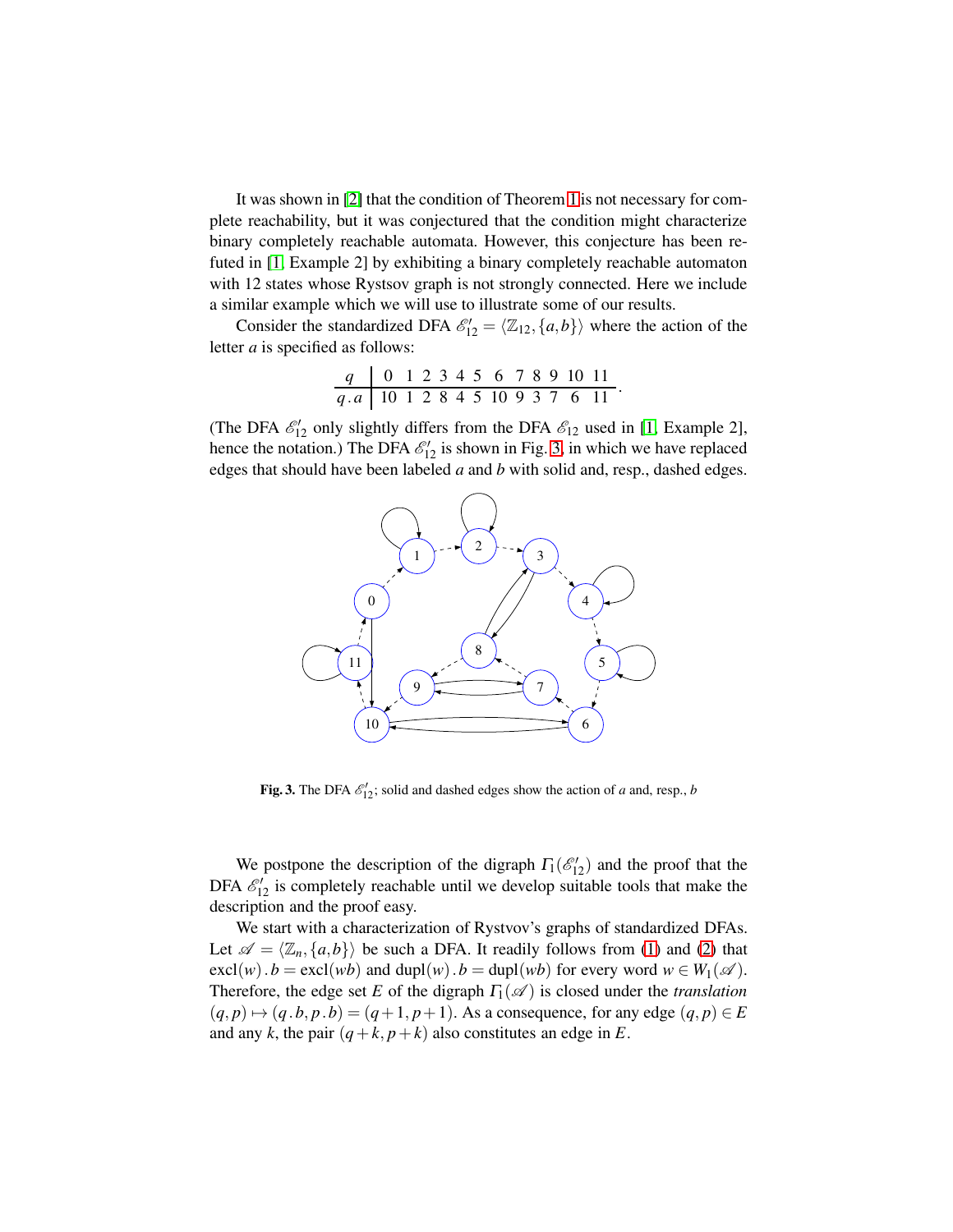<span id="page-6-0"></span>Denote by  $D_1(\mathscr{A})$  the set of ends of edges of  $\Gamma_1(\mathscr{A})$  that start at 0, that is,  $D_1(\mathscr{A}) = \{p \in \mathbb{Z}_n \mid (0, p) \in E\}$ . We call  $D_1(\mathscr{A})$  the *difference set* of  $\mathscr{A}$ . Our first observation shows how to recover all edges of  $\Gamma_1(\mathscr{A})$ , knowing  $D_1(\mathscr{A})$ .

**Lemma 2.** Let  $\mathscr{A} = \langle \mathbb{Z}_n, \{a,b\}\rangle$  be a standardized DFA. A pair  $(q, p) \in \mathbb{Z}_n \times \mathbb{Z}_n$ *forms an edge in the digraph*  $\Gamma_1(\mathscr{A})$  *if and only if p*−*q* ∈ *D*<sub>1</sub>( $\mathscr{A}$ ).

*Proof.* If  $p - q \in D_1(\mathcal{A})$ , the pair  $(0, p - q)$  is an edge in *E*, and therefore, so is the pair  $(0+q,(p-q)+q) = (q,p)$ . Conversely, if  $(q,p)$  is an edge in *E*, then so is  $(q+(n-q), p+(n-q)) = (0, p-q)$ , whence  $p-q \in D_1(\mathscr{A})$ . so is  $(q + (n-q), p + (n-q)) = (0, p-q)$ , whence  $p - q \in D_1(\mathcal{A})$ .

By Lemma [2,](#page-6-0) the presence or absence of an edge in  $\Gamma_1(\mathscr{A})$  depends only on the difference modulo *n* of two vertex numbers. This means that  $\Gamma_1(\mathscr{A})$  is a *circulant* digraph, that is, the Cayley digraph of the cyclic group  $(\mathbb{Z}_n, +)$  with respect to some subset of  $\mathbb{Z}_n$ . Recall that if *D* is a subset in a group *G*, the *Cayley digraph of G with respect to D, denoted*  $Cay(G,D)$ *, has G as its vertex* set and  $\{(g, gd) | g \in G, d \in D\}$  as its edge set. The following property of Cayley digraphs of finite groups is folklore<sup>[1](#page-6-1)</sup>.

<span id="page-6-2"></span>Lemma 3. *Let G be a finite group, D a subset of G, and H the subgroup of G generated by D. The strongly connected components of the Cayley digraph*  $Cay(G,D)$  *have the right cosets Hg, g*  $\in$  *G, as their vertex sets, and each strongly connected component is isomorphic to* Cay(*H*,*D*)*. In particular, the digraph* Cay(*G*,*D*) *is strongly connected if and only if G is generated by D.*

<span id="page-6-3"></span>Let  $H_1(\mathscr{A})$  stand for the subgroup of the group  $(\mathbb{Z}_n, +)$  generated by the difference set  $D_1(\mathscr{A})$ . Specializing Lemma [3,](#page-6-2) we get the following description for Rystvov's graphs of standardized DFAs.

**Proposition 2.** *Let*  $\mathscr{A} = \langle \mathbb{Z}_n, \{a,b\} \rangle$  *be a standardized DFA. The digraph*  $\Gamma_1(\mathscr{A})$ *is isomorphic to the Cayley digraph*  $Cay(\mathbb{Z}_n, D_1(\mathcal{A}))$ *. The strongly connected components of*  $\Gamma_1(\mathscr{A})$  *have the cosets of the subgroup*  $H_1(\mathscr{A})$  *as their vertex sets, and each strongly connected component is isomorphic to the Cayley digraph*  $Cay(H_1(\mathscr{A}), D_1(\mathscr{A}))$ *. In particular, the digraph*  $\Gamma_1(\mathscr{A})$  *is strongly connected if and only if the set*  $D_1(\mathscr{A})$  *generates*  $(\mathbb{Z}_n, +)$  *or, equivalently, if and only if the greatest common divisor of*  $D_1(\mathscr{A})$  *is coprime to n.* 

Proposition [2](#page-6-3) shows that structure of the Rystvov graph of a standardized DFA  $\mathscr A$  crucially depends on its difference set  $D_1(\mathscr A)$ . The definition of the edge set of  $\Gamma_1(\mathscr{A})$  describes  $D_1(\mathscr{A})$  as the set of duplicate states for all words *w* of defect 1 whose excluded state is 0, that is,  $D_1(\mathscr{A}) = {\text{dupl}(w) | \text{excl}(w) = 0}.$ 

<span id="page-6-1"></span><sup>&</sup>lt;sup>1</sup> In fact, our definition is the semigroup version of the notion of a Cayley digraph, but this makes no difference since in a finite group, every subsemigroup is a subgroup.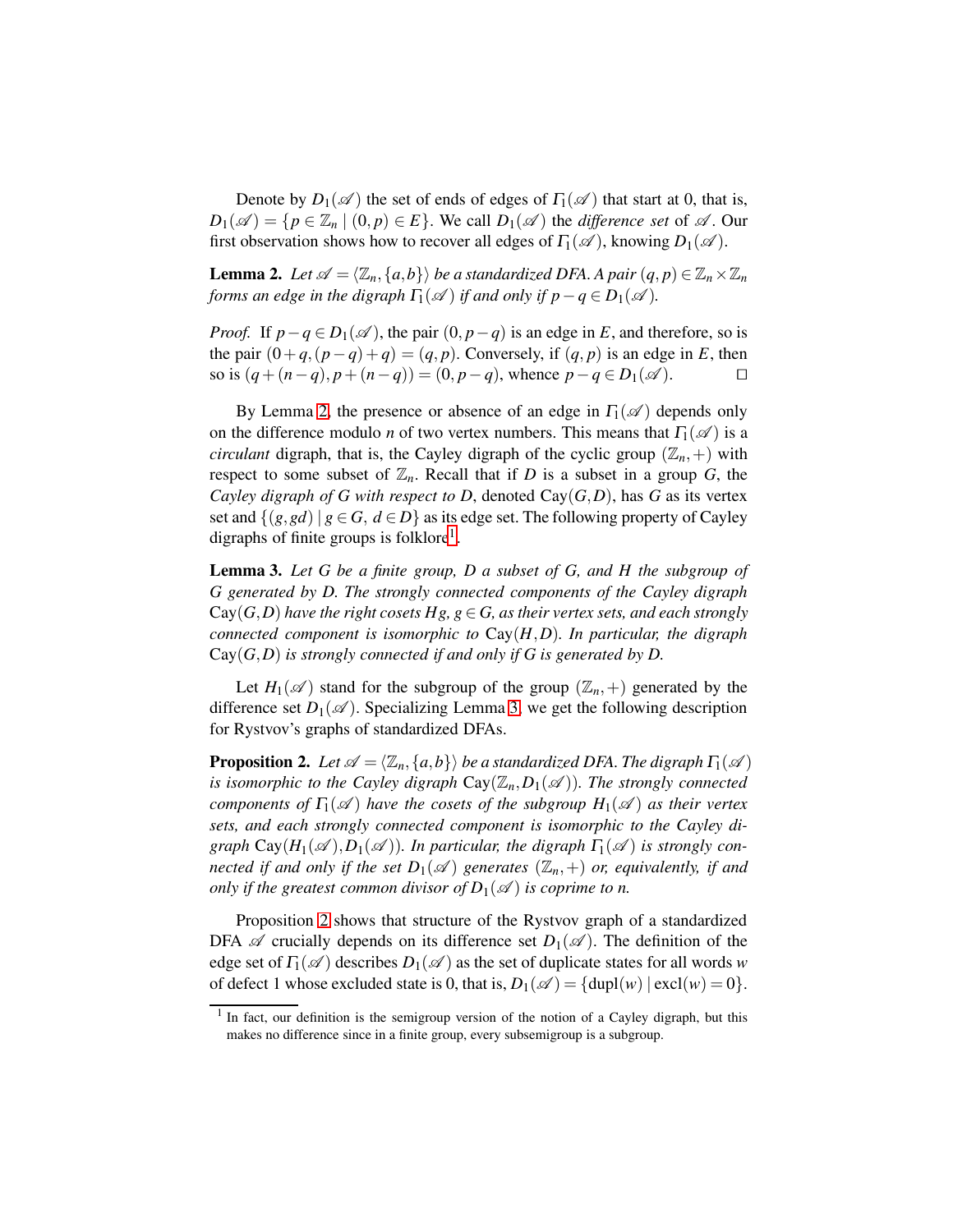Thus, understanding of difference sets amounts to a classification of transformations caused by words of defect 1. It is such a classification that is behind the following handy description of difference sets.

<span id="page-7-1"></span>**Proposition 3.** Let  $\mathscr{A} = \langle \mathbb{Z}_n, \{a, b\} \rangle$  *be a standardized DFA. Let*  $r \neq 0$  *be such that*  $r \cdot a = \text{dupl}(a)$ *. Then* 

<span id="page-7-0"></span>
$$
D_1(\mathscr{A}) = \{ \text{dupl}(a) \cdot v \mid v \in \{a, b^r a\}^* \}. \tag{3}
$$

*Proof.* Denote by *N* the image of the letter *a*, that is,  $N = \mathbb{Z}_n \setminus \{0\}$ . If  $q \cdot a = p$ for some  $q \in \mathbb{Z}_n$  and  $p \in N$ , then, clearly,  $(q - r) \cdot b^r a = p$ . Hence the only state in *N* that has two preimages under the actions of both *a* and  $b^r a$  is

$$
\text{dupl}(a) = \begin{cases} 0 \cdot a = r \cdot a, \\ (n-r) \cdot b^r a = 0 \cdot b^r a, \end{cases}
$$

and in both cases one of the preimages is 0. Thus, every  $p \in N$  has a unique preimage in *N* under both *a* and  $b^r a$ , which means that both *a* and  $b^r a$  act on the set *N* as permutations. Hence every word  $v \in \{a, b^r a\}^*$  acts on *N* as a permutation. Then the word *av* has defect 1 and  $\exp(av) = 0$ . Applying the equality [\(2\)](#page-1-1) with *a* in the role of *u*, we derive that  $dupl(av) = dupl(a) \cdot v$ . Thus, denoting the right-hand side of [\(3\)](#page-7-0) by *D*, we see that every state in *D* is the duplicate state of some word whose only excluded state is 0. This means that  $D_1(\mathscr{A}) \supseteq D$ .

To verify the converse inclusion, take an arbitrary state  $p \in D_1(\mathscr{A})$  and let *w* be a word of defect 1 such that  $excl(w) = 0$  and  $dupl(w) = p$ . Since  $excl(w) = 0$ , the word *w* ends with the letter *a*. We prove that *p* lies in *D* by induction on the number of occurrences of *a* in *w*. If *a* occurs in *w* once, then  $w = b^k a$  for some  $k \in \mathbb{Z}_n$ . We have  $p = \text{dupl}(w) = \text{dupl}(b^k a) = \text{dupl}(a) \in D$ .

If *a* occurs in *w* at least twice, write  $w = w'b^k a$  where  $w'$  ends with *a*. Then the word *w*<sup> $\prime$ </sup> has defect 1 and excl $(w') = 0$ . As *w*<sup> $\prime$ </sup> has fewer occurrences of *a*, the inductive assumption applies and yields dupl $(w') \in D$ . Denoting dupl $(w')$ by *p*', we have  $p = p'$ . *b*<sup>*k*</sup>*a*. If we prove that  $k \in \{0, r\}$ , we are done since the set  $D$  is both  $a$ -invariant and  $b^r a$ -invariant by its definition. Arguing by contradiction, assume  $k \notin \{0, r\}$ . Let  $\ell = k \cdot a$ ; then *k* is the only state in  $\ell a^{-1}$ . Hence  $\ell a^{-1} = \text{excl}(w'b^k)$ , and the equality [\(1\)](#page-1-0) (with  $u = w'b^k$  and  $v = a$ ) shows that  $\ell \in \text{excl}(w'b^k a) = \text{excl}(w)$ . Clearly,  $\ell \neq 0$  as  $\ell$  lies in the image of *a*. Therefore the conclusion  $\ell \in \text{excl}(w)$  contradicts the assumption  $\text{excl}(w) = 0$ . □

For an illustration, we apply [\(3\)](#page-7-0) to compute the difference set for the DFA  $\mathcal{E}'_{12}$  shown in Fig. [3.](#page-5-0) In  $\mathcal{E}'_{12}$ , we have  $r = 6$  and dupl $(a) = 10$ . Acting by *a* and  $b^6 a$ gives 10.  $a = 6$  and 10.  $b^6 a = (10 + 6) \cdot a = 4 \cdot a = 4$ . Thus,  $4, 6 \in D_1(\mathcal{E}_{12})$ . Acting by *a* or  $b^6a$  at 4 and 6 does not produce anything new: 4.  $a = 4$  and 4.  $b^6a =$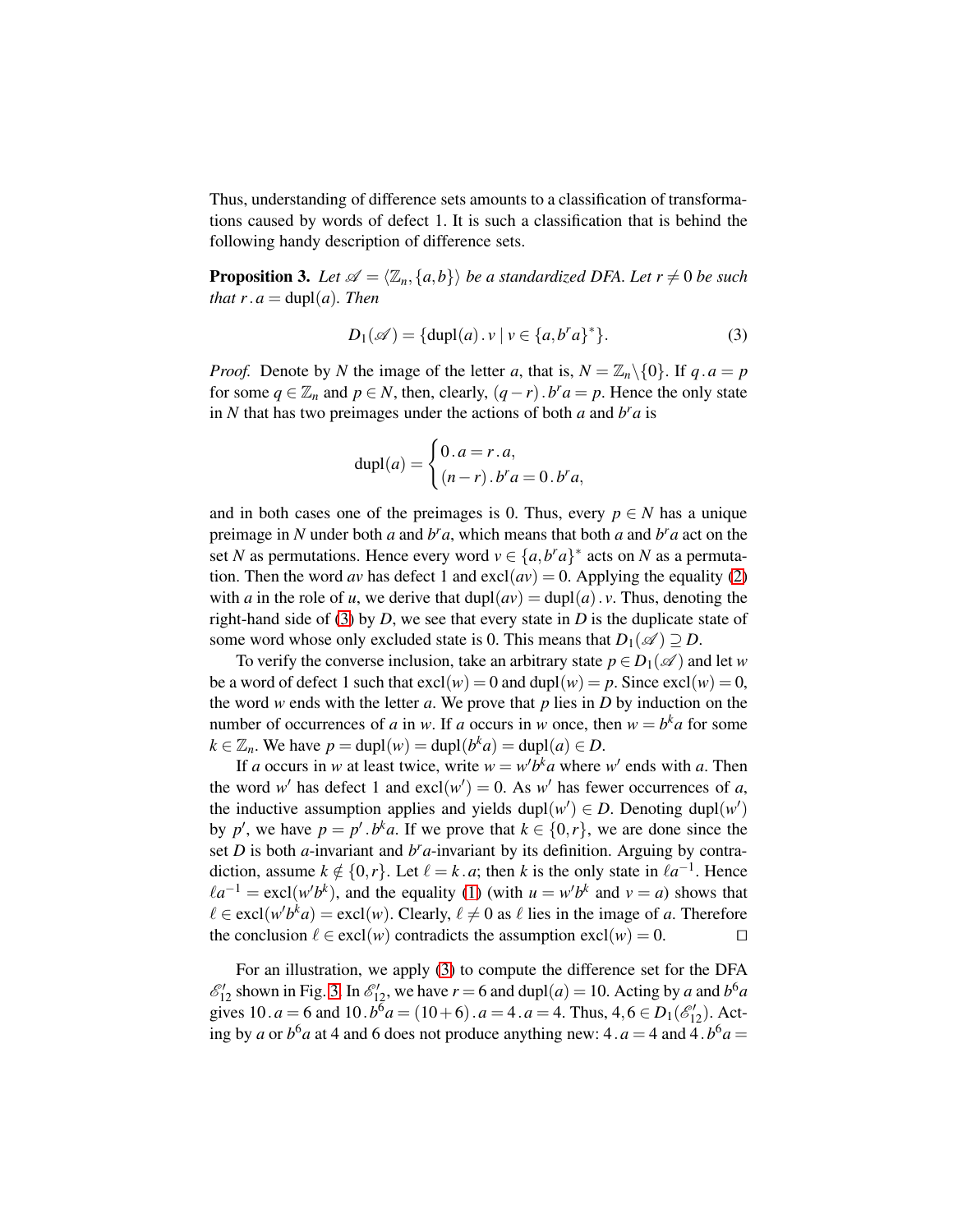$(4+6) \cdot a = 10 \cdot a = 6$  while  $6 \cdot a = 10$  and  $6 \cdot b^6 a = (6+6) \cdot a = 0 \cdot a = 10$ . We conclude that  $D_1(\mathcal{E}'_{12}) = \{4, 6, 10\}$ . Since 2, the greatest common divisor of  $\{4, 6, 10\}$ , divides 12, we see that the digraph  $\Gamma_1(\mathscr{E}'_{12})$  is not strongly connected. The subgroup  $H_1(\mathcal{E}_1')$  consists of even residues modulo 12 and has index 2. Hence the digraph  $\overline{I_1}(\mathscr{E}'_{12})$  has two strongly connected components whose vertex sets are  $\{0, 2, 4, 6, 8, 10\}$  and  $\{1, 3, 5, 7, 9, 11\}$ , and for each  $q \in \mathbb{Z}_{12}$ , it has the edges  $(q, q+4)$ ,  $(q, q+6)$ , and  $(q, q+10)$ .

In fact, formula [\(3\)](#page-7-0) leads to a straightforward algorithm that computes the difference set of any standardized DFA  $\mathscr A$  in time linear in *n*. This, together with Proposition [2,](#page-6-3) gives an efficient way to compute the Rystsov graph of  $\mathscr A$ .

<span id="page-8-0"></span>Let  $D_1^0(\mathscr{A}) = D_1(\mathscr{A}) \cup \{0\}$ . It turns out that  $D_1^0(\mathscr{A})$  is always a union of cosets of a nontrivial subgroup.

**Proposition 4.** Let  $\mathscr{A} = \langle \mathbb{Z}_n, \{a, b\} \rangle$  *be a standardized DFA. Let*  $r \neq 0$  *be such that r*.*a* = dupl(*a*)*. Then the set*  $D_1^0(\mathscr{A})$  *is a union of cosets of the subgroup generated by r in the group*  $H_1(\mathcal{A})$ *.* 

*Proof.* It is easy to see that the claim is equivalent to the following implication: if  $d \in D_1^0(\mathcal{A})$ , then  $d + r \in D_1^0(\mathcal{A})$ . This clearly holds if  $d + r = 0$ . Thus, assume that  $d \in D_1^0(\mathcal{A})$  is such that  $d + r \neq 0$ . Then  $(d+r)$ .  $a \in D_1(\mathcal{A})$ . Indeed, if  $d = 0$ , then  $(d+r)$ .  $a = r$ .  $a = \text{dupl}(a) \in D_1(\mathcal{A})$ . If  $d \neq 0$ , then  $d \in D_1(\mathcal{A})$ , whence  $(d+r)$ .  $a = d$ .  $b^r \in D_1(\mathcal{A})$  as formula [\(3\)](#page-7-0) ensures that the set  $D_1(\mathcal{A})$  is closed under the action of the word  $b^r a$ .

We have observed in the first paragraph of the proof of Proposition [3](#page-7-1) that *a* acts on the set  $N = \mathbb{Z}_n \setminus \{0\}$  as a permutation. Hence for some *k*, the word  $a^k$  acts on *N* as the identity map. Then  $d + r = (d + r) \cdot a^k = ((d + r) \cdot a) \cdot a^{k-1} \in D_1(\mathcal{A})$ since we have already shown that  $(d + r) \cdot a \in D_1(\mathcal{A})$  and formula [\(3\)](#page-7-0) ensures that the set  $D_1(\mathcal{A})$  is *a*-invariant. that the set  $D_1(\mathscr{A})$  is *a*-invariant.

In our running example  $\mathcal{E}'_{12}$ ,  $r = 6$  and the set  $D_1^0(\mathcal{E}'_{12}) = \{0, 4, 6, 10\}$  is the union of the subgroup  $\{0,6\}$  with its coset  $\{4, 10\}$  in the group  $H_1(\mathcal{E}_1)$ .

Let  $\mathscr{A} = \langle \mathbb{Z}_n, \{a, b\} \rangle$  be a standardized DFA. Proposition [4](#page-8-0) shows that then the set  $D_1^0(\mathscr{A})$  is situated between the subgroup  $H_1(\mathscr{A})$  and the subgroup R generated by  $r \neq 0$  such that  $r \cdot a = \text{dupl}(a)$ :

<span id="page-8-1"></span>
$$
R\subseteq D_1^0(\mathscr{A})\subseteq H_1(\mathscr{A}).\tag{4}
$$

Formula [\(3\)](#page-7-0) implies that the difference set  $D_1(\mathscr{A})$  is *a*-invariant, and so is the set  $D_1^0(\mathscr{A})$  since  $0.a = \text{dupl}(a) \in D_1(\mathscr{A})$ . By Proposition [1,](#page-3-1) if the automaton  $\mathscr{A}$  is completely reachable, then either  $H_1(\mathscr{A}) = \mathbb{Z}_n$  or  $H_1(\mathscr{A})$  is a proper subgroup and both inclusions in [\(4\)](#page-8-1) are strict. Recall that by Proposition [2](#page-6-3)  $H_1(\mathscr{A}) = \mathbb{Z}_n$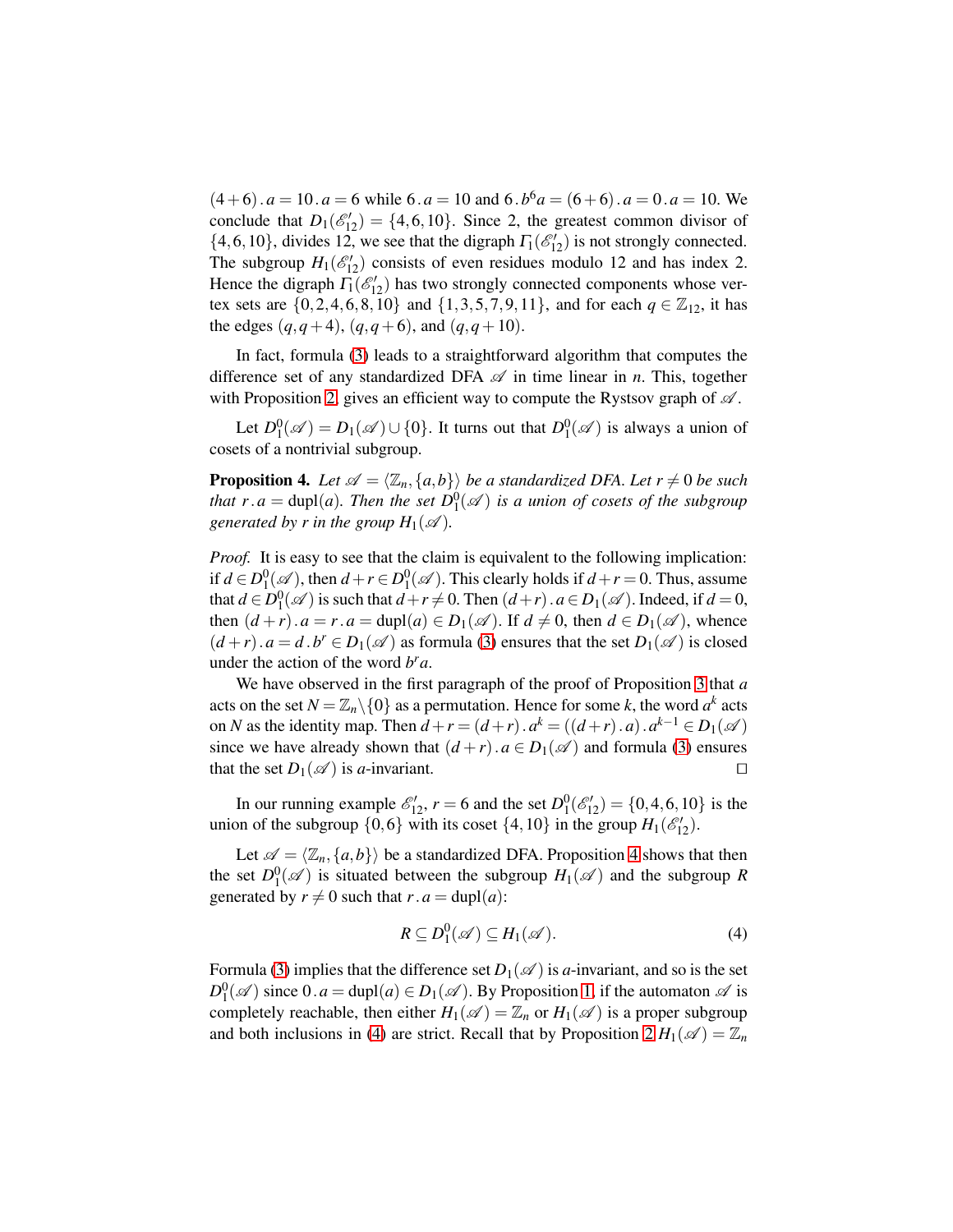if and only if the digraph  $\Gamma_1(\mathscr{A})$  is strongly connected. In the other case, *n* must be a product of at least three (not necessarily distinct) prime numbers. Indeed, the subgroups of  $(\mathbb{Z}_n, +)$  ordered by inclusion are in a 1-1 correspondence to the divisors of *n* ordered by division, and no product of only two primes can have two different proper divisors  $d_1$  and  $d_2$  such that  $d_1$  divides  $d_2$ . We thus arrive at the following conclusion.

<span id="page-9-1"></span>**Corollary 1.** A binary DFA  $\mathscr A$  with n states where n is a product of two prime *numbers is completely reachable if and only if one of its letters acts as a cyclic permutation of the state set, the other letter has defect* 1*, and the digraph*  $\Gamma_1(\mathscr{A})$ *is strongly connected.*

Corollary [1](#page-9-1) allows one to show that the number of states in a binary completely reachable automata whose Rystsov graph is not strongly connected is at least 12, so that our examples of such automata ( $\mathcal{E}_{12}$  from [\[1,](#page-15-4) Example 2] and  $\mathcal{E}'_{12}$  from the present paper) are of minimum possible size. Indeed, Corollary [1](#page-9-1) excludes all sizes less than 12 except 8. If a standardized DFA  $\mathscr A$  has 8 states and the digraph  $\Gamma_1(\mathscr{A})$  is not strongly connected, then the group  $H_1(\mathscr{A})$  has size at most 4 and its subgroup *R* generated by the non-zero state in dupl $(a)a^{-1}$  has size at ; east 2. By Proposition [4](#page-8-0) the set  $D_1^0(\mathscr{A})$  is a union of cosets of the subgroup *R* in the group  $H_1(\mathscr{A})$ , whence either  $D_0(\mathscr{A}) = R$  or  $D_0(\mathscr{A}) = H_1(\mathscr{A})$ . In either case, we get a proper *a*-invariant subgroup, and Proposition [1](#page-3-1) implies that the DFA  $\mathscr A$  is not completely reachable.

### <span id="page-9-0"></span>5 Subgroup sequences for standardized DFAs

In [\[1,](#page-15-4) [3\]](#page-15-3) Theorem [1](#page-4-1) is generalized in the following way. A sequence of digraphs  $\Gamma_1(\mathscr{A}), \Gamma_2(\mathscr{A}), \ldots, \Gamma_k(\mathscr{A}), \ldots$  is assigned to an arbitrary (not necessarily binary) DFA  $\mathscr A$ , where  $\Gamma_1(\mathscr A)$  is the Rystsov graph of  $\mathscr A$  while the 'higher level' digraphs  $\Gamma_2(\mathscr{A}), \ldots, \Gamma_k(\mathscr{A}), \ldots$  are defined via words that have defect 2, ...,  $k, \ldots$  in  $\mathscr A$ . (We refer the interested reader to [\[1,](#page-15-4) [3\]](#page-15-3) for the precise definitions; here we do not need them.) The length of the sequence is less than the number of states of  $\mathscr A$ , and  $\mathscr A$  is completely reachable if and only if the final digraph in the sequence is strongly connected.

For the case when  $\mathscr A$  is a standardized DFA, Proposition [2](#page-6-3) shows that the Rystsov graph  $\Gamma_1(\mathscr{A})$  is completely determined by the difference set  $D_1(\mathscr{A})$ and the subgroup  $H_1(\mathscr{A})$  that  $D_1(\mathscr{A})$  generates. This suggests that for binary automata, one may substitute the 'higher level' digraphs of [\[1,](#page-15-4) [3\]](#page-15-3) by suitably chosen 'higher level' difference sets and their generated subgroups.

Take a standardized DFA  $\mathscr{A} = \langle \mathbb{Z}_n, \{a, b\} \rangle$  and for each  $k > 1$ , inductively define the set  $D_k(\mathcal{A})$  and the subgroup  $H_k(\mathcal{A})$ :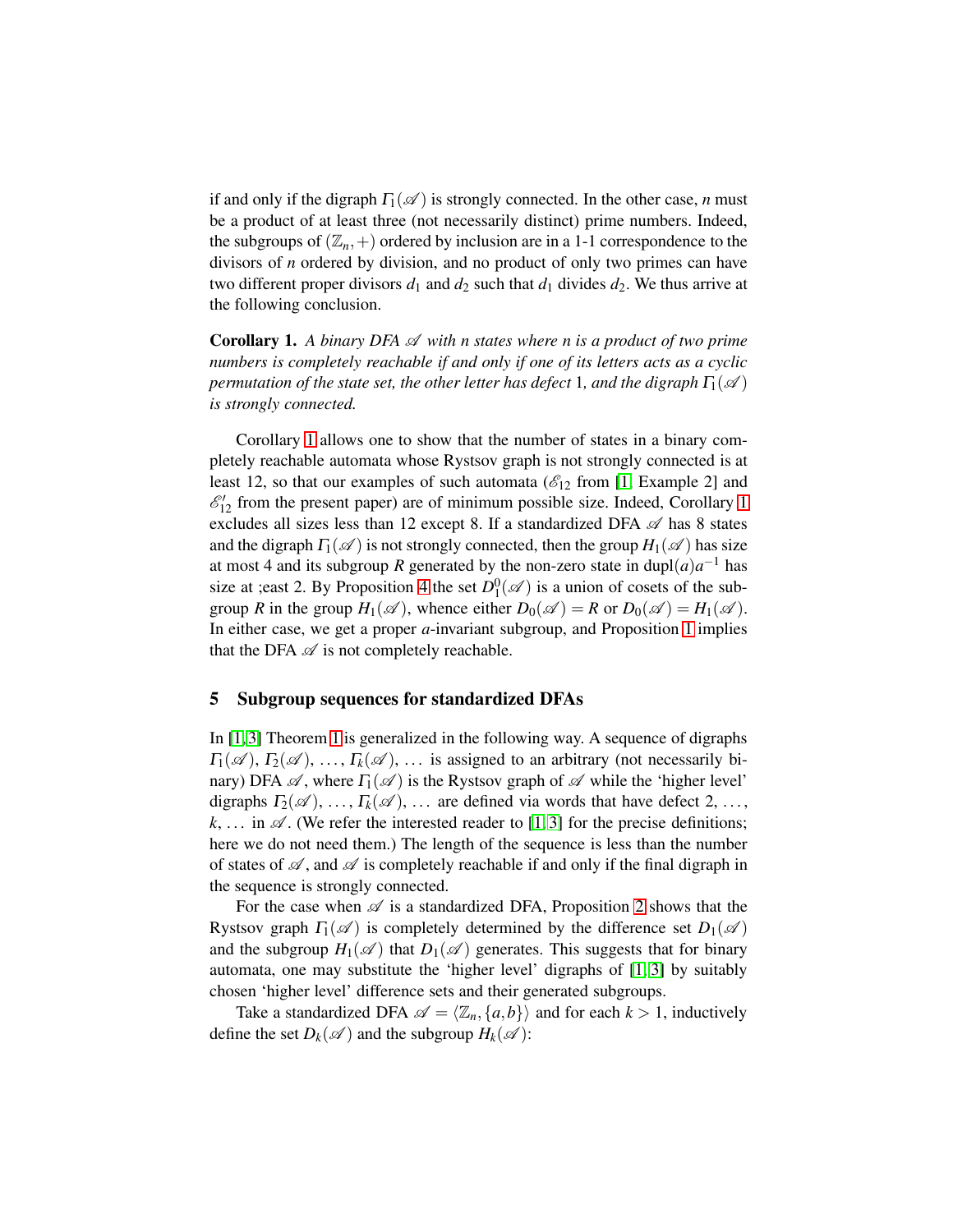<span id="page-10-0"></span>
$$
D_k(\mathscr{A}) = \{ p \in \mathbb{Z}_n \mid p \in \text{dupl}(w) \text{ for some } w \in \{a, b\}^* \text{ such that } 0 \in \text{excl}(w) \subseteq H_{k-1}(\mathscr{A}), \ |\text{excl}(w)| \le k \},\tag{5}
$$
  

$$
H_k(\mathscr{A}) \text{ is the subgroup of } (\mathbb{Z}_n, +) \text{ generated by } D_k(\mathscr{A}).
$$

Observe that if we let  $H_0(\mathscr{A}) = \{0\}$ , the definition [\(5\)](#page-10-0) makes sense also for  $k = 1$  and leads to exactly the same  $D_1(\mathscr{A})$  and  $H_1(\mathscr{A})$  as defined in Sect. [4.](#page-4-0)

<span id="page-10-1"></span>Using the definition [\(5\)](#page-10-0), it is easy to prove by induction that  $D_k(\mathscr{A}) \subseteq$  $D_{k+1}(\mathscr{A})$  and  $H_k(\mathscr{A}) \subseteq H_{k+1}(\mathscr{A})$  for all *k*.

**Proposition 5.** If  $\mathscr{A} = \langle \mathbb{Z}_n, \{a,b\} \rangle$  is a standardized DFA and  $H_\ell(\mathscr{A}) = \mathbb{Z}_n$  for *some*  $ℓ$ *, then*  $\mathscr A$  *is a completely reachable automaton.* 

*Proof.* As  $\mathscr A$  is fixed, we write  $D_k$  and  $H_k$  instead of  $D_k(\mathscr A)$  and, resp.,  $H_k(\mathscr A)$ .

Take any non-empty subset  $S \subseteq \mathbb{Z}_n$ . We prove that *S* is reachable in  $\mathcal A$  by induction on *n* − |*S*|. If *n* − |*S*| = 0, there is nothing to prove as  $S = \mathbb{Z}_n$  is reachable via the empty word. Now let *S* be a proper subset of  $\mathbb{Z}_n$ . We aim to find a subset  $T \subseteq \mathbb{Z}_n$  such that  $S = T \cdot v$  for some word  $v \in \{a, b\}^*$  and  $|T| > |S|$ . Since  $n-|T| < n-|S|$ , the induction assumption applies to the subset *T* whence  $T = \mathbb{Z}_n$ . *u* for some word  $u \in \{a, b\}^*$ . Then  $S = \mathbb{Z}_n$ . *uv* is reachable as required.

Thus, fix a non-empty subset  $S \subsetneq \mathbb{Z}_n$ . Since cosets of the trivial subgroup  $H_0$ are singletons, *S* is a union of cosets of  $H_0$ . On the other hand, since  $H_\ell = \mathbb{Z}_n$ , the only coset of *H*<sup>ℓ</sup> strictly contains *S*, and so *S* is not a union of cosets of *H*<sup>ℓ</sup> . Now choose  $k \ge 1$  to be the maximal number for which *S* is a union of cosets of the subgroup  $H_{k-1}$ . The subgroup  $H_k$  already has a coset, say,  $H_k + t$  being neither contained in *S* nor disjoint with *S*; in other words,  $\varnothing \neq S \cap (H_k + t) \subsetneq H_k + t$ .

By Lemma [3,](#page-6-2) the coset  $H_k + t$  serves as the vertex set of a strongly connected component of the Cayley digraph  $Cay(\mathbb{Z}_n, D_k)$ . Therefore, some edge of  $Cay(\mathbb{Z}_n, D_k)$  connects  $(H_k + t) \setminus S$  with  $S \cap (H_k + t)$  in this strongly connected component, that is, the head *q* of this edge lies in  $(H_k + t) \setminus S$  while its tail *p* belongs to  $S \cap (H_k + t)$ . Let  $p' = p - q$ ; then  $p' \in D_k$  by the definition of the Cayley digraph. By [\(5\)](#page-10-0) there exists a word  $w \in \{a, b\}^*$  such that  $p' \in \text{dupl}(w)$ and  $\text{excl}(w) \subseteq H_{k-1}$ . Then  $p = p' + q = p'$ .  $b^q \in \text{dupl}(w)$ .  $b^q = \text{dupl}(wb^q)$  and  $\text{excl}(wb^q) = \text{excl}(w) \cdot b^q = \text{excl}(w) + q \subseteq H_{k-1} + q$ . From  $p \in \text{dupl}(wb^q)$  we conclude that there exist  $p_1, p_2 \in \mathbb{Z}_n$  such that  $p = p_1 \cdot wb^q = p_2 \cdot wb^q$ . Since *S* is a union of cosets of the subgroup  $H_{k-1}$ , the fact that  $q \notin S$  implies that the whole coset  $H_{k-1} + q$  is disjoint with *S*, and the inclusion excl( $wb<sup>q</sup>$ )  $\subseteq$   $H_{k-1} + q$  ensures that *S* is disjoint with excl( $wb<sup>q</sup>$ ). Therefore, for every  $s \in S \setminus \{p\}$ , there exists a state  $s' \in \mathbb{Z}_n$  such that  $s' \cdot wb^q = s$ . Now letting  $T = \{p_1, p_2\} \cup \{s' \mid s \in S \setminus \{p\}\},\$ we conclude that  $S = T \cdot wb^q$  and  $|T| = |S| + 1$ . □

For an illustration, return one last time to the DFA  $\mathcal{E}_{12}^{\prime\prime}$  shown in Fig. [3.](#page-5-0) We have seen that the subgroup  $H_1(\mathcal{E}'_{12})$  consists of even residues modulo 12. In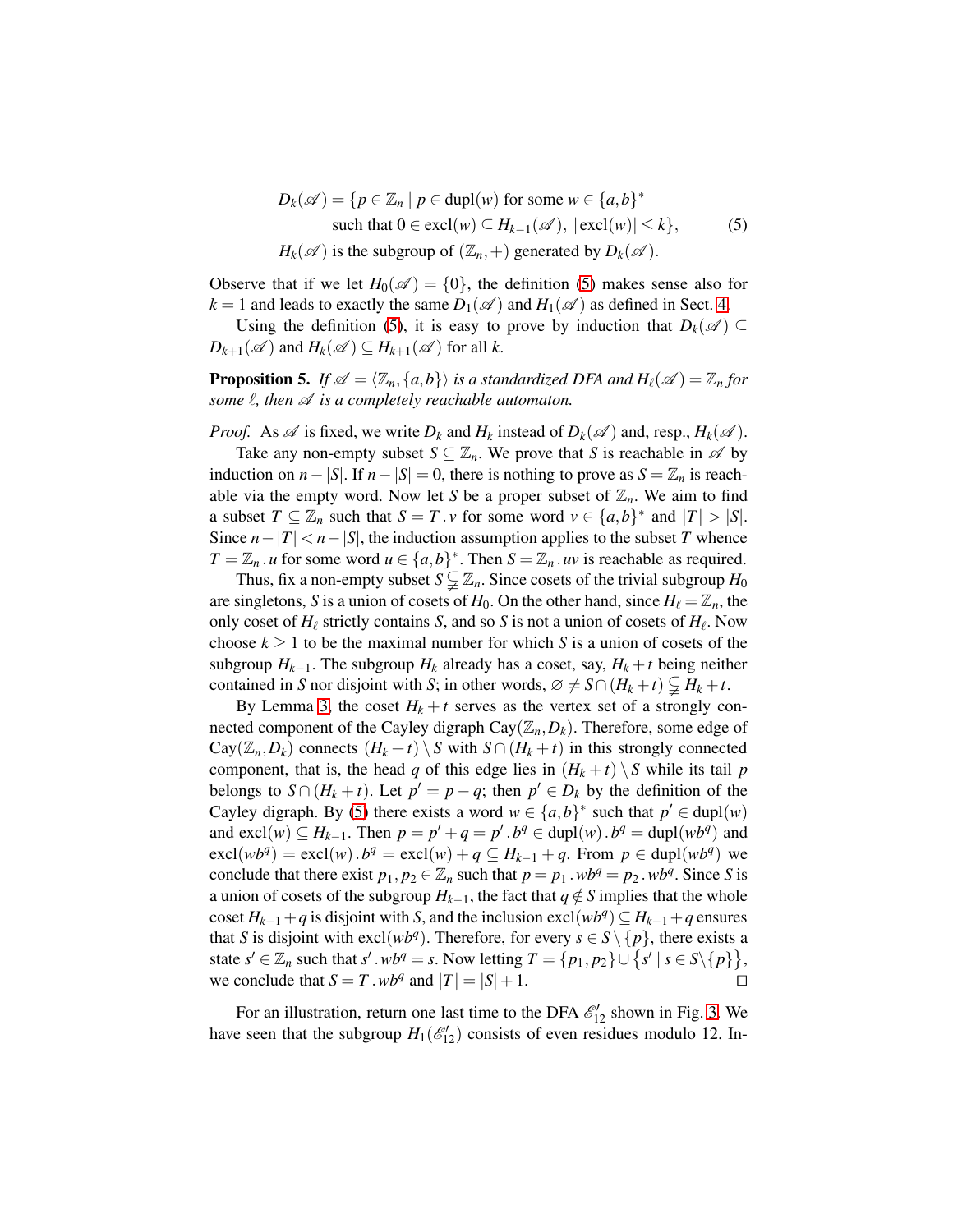specting the word  $ab^3a$  gives  $\text{excl}(ab^3a) = \{0,8\} \subseteq H_1(\mathcal{E}'_{12})$  and  $1 \in \text{dupl}(ab^3a)$ , whence  $1 \in D_2(\mathcal{E}_{12})$ . Therefore the subgroup  $H_2(\mathcal{E}_{12}')$  generated by  $D_2(\mathcal{E}_{12}')$  is equal to  $\mathbb{Z}_{12}$ , and  $\mathcal{E}'_{12}$  is a completely reachable automaton by Proposition [5.](#page-10-1)

To illustrate the next level of the construction [\(5\)](#page-10-0), consider the standardized DFA  $\mathscr{E}_{48} = \langle \mathbb{Z}_{48}, \{a,b\} \rangle$  shown in Fig. [4.](#page-11-0) We have replaced edges that should have been labeled *a* and *b* with solid and, resp., dashed edges and omitted all loops to lighten the picture. The action of *a* in  $\mathcal{E}_{48}$  is defined by 0.  $a = 24$ .  $a = 18$ , .*a* = 14, 14. *a* = 13, 18.*a* = 24, 30. *a* = 32, 32.*a* = 30, and *k* .*a* = *k* for all other  $k \in \mathbb{Z}_{48}$ .



<span id="page-11-0"></span>Fig. 4. The DFA  $\mathscr{E}_{48} = \langle \mathbb{Z}_{48}, \{a,b\}\rangle$  with  $H_2(\mathscr{E}_{48}) \neq \mathbb{Z}_{48}$ . Solid and dashed edges show the action of *a* and, resp., *b*; loops are not shown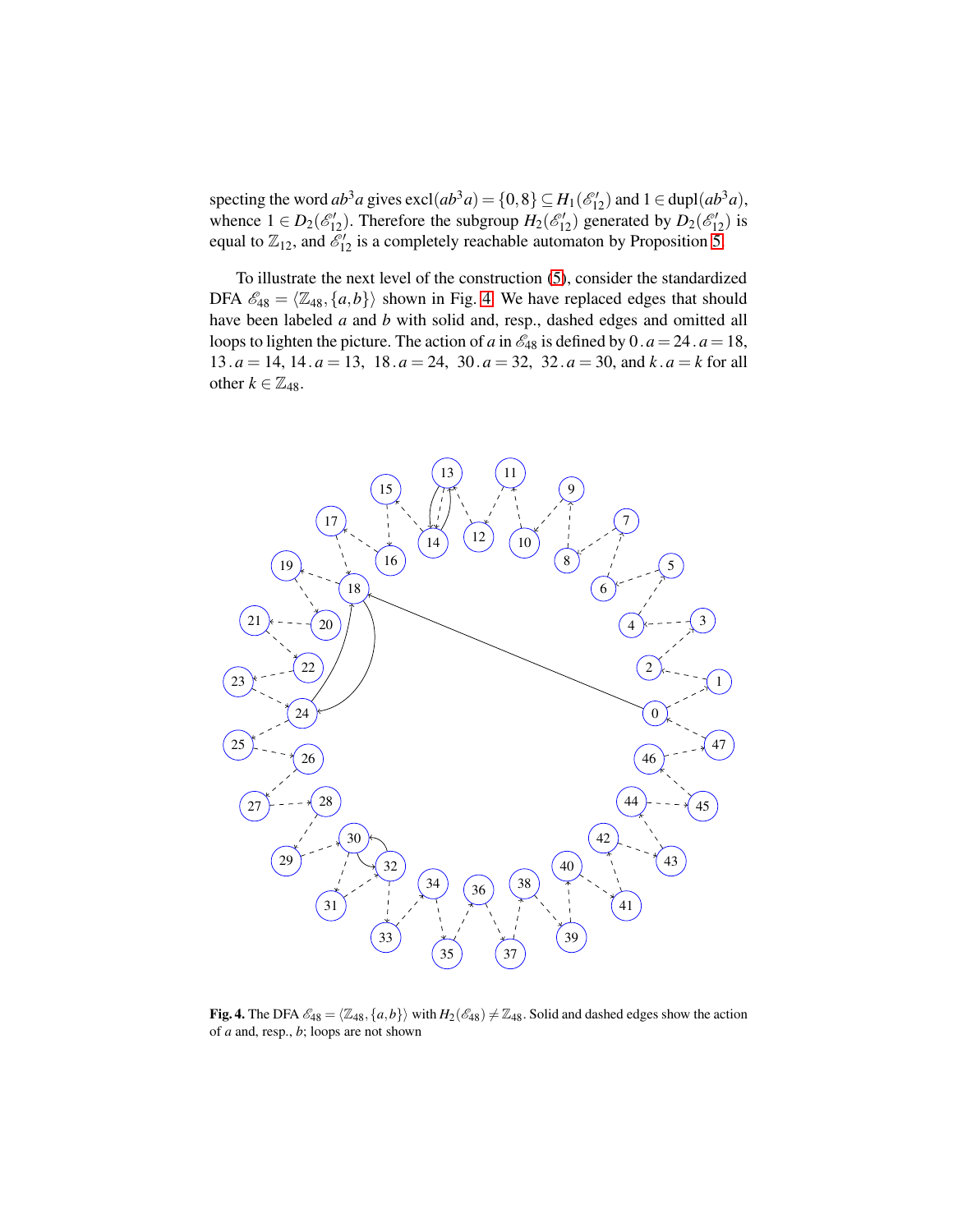One can calculate that  $D_1(\mathscr{E}_{48}) = \{18, 24, 42\}$  whence the subgroup  $H_1(\mathscr{E}_{48})$ consists of all residues divisible by 6. Computing  $D_2(\mathscr{E}_{48})$ , one sees that this set consists of even residues and contains 2 (due to the word  $ab^{32}a$  that has  $\text{excl}(ab^{32}a) = \{0,30\} \subseteq H_1(\mathcal{E}_{48})$  and  $\text{dupl}(ab^{32}a) = \{2,18\}$ ). Hence the subgroup  $H_2(\mathcal{E}_{48})$  consists of all even residues. Finally, the word  $ab^{24}ab^{12}ab^8$  has  $\{0,8,20\} \subseteq H_1(\mathcal{E}_{48})$  as its excluded set while its duplicate set contains 13. Hence  $13 \in D_3(\mathscr{E}_{48})$  and the subgroup  $H_3(\mathscr{E}_{48})$  coincides with  $\mathbb{Z}_{48}$ . We conclude that the DFA  $\mathcal{E}_{48}$  is completely reachable by Proposition [5.](#page-10-1)

As mentioned, the subgroups of  $(\mathbb{Z}_n, +)$  ordered by inclusion correspond to the divisors of *n* ordered by division whence for any standardized DFA  $\mathscr A$ with *n* states, the number of different subgroups of the form  $H_k(\mathscr{A})$  is  $O(\log n)$ . Therefore, if the subgroup sequence  $H_0(\mathscr{A}) \subseteq H_0(\mathscr{A}) \subseteq \cdots \subseteq H_k(\mathscr{A}) \subseteq \cdots$ strictly grows at each step, then it reaches  $\mathbb{Z}_n$  after at most  $O(\log n)$  steps, and by Proposition [5](#page-10-1)  $\mathscr A$  is a completely reachable automaton. What happens if the sequence stabilizes earlier? Our next result answers this question.

<span id="page-12-0"></span>**Proposition 6.** *If for a standardized DFA*  $\mathscr{A} = \langle \mathbb{Z}_n, \{a,b\} \rangle$ *, there exists*  $\ell$  *such that*  $H_{\ell}(\mathscr{A}) = H_{\ell+1}(\mathscr{A}) \subsetneq \mathbb{Z}_n$ *, then*  $\mathscr{A}$  *is not completely reachable.* 

*Proof.* As in the proof of Proposition [5,](#page-10-1) we write  $D_k$  and  $H_k$  instead of  $D_k(\mathcal{A})$ and, resp.,  $H_k(\mathcal{A})$  in the course of the proof.

If suffices to prove the following claim:

**Claim**: *the equality*  $H_{\ell} = H_{\ell+1}$  *implies that the subgroup*  $H_{\ell}$  *is a-invariant.* 

Indeed, since  $H_{\ell} \subsetneq \mathbb{Z}_n$ , we get a proper *a*-invariant subgroup, and Proposi-tion [1](#page-3-1) then shows that  $\mathscr A$  is not completely reachable.

Technically, it is more convenient to show that if  $H_{\ell} = H_{\ell+1}$ , then  $H_k$ .  $a \subseteq H_{\ell}$ for every  $k = 0, 1, \ldots, \ell$ . We induct on k. The base  $k = 0$  is clear since  $H_0 = \{0\}$ and  $0 \cdot a = \text{dupl}(a) \in D_1 \subseteq H_1 \subseteq H_\ell$ .

Let  $k < \ell$  and assume  $H_k$ .  $a \subseteq H_\ell$ ; we aim to verify that  $p \cdot a \in H_\ell$  for every  $p \in H_{k+1}$ . Since the subgroup  $H_{k+1}$  is generated by  $D_{k+1}$  and contains  $H_k$ , we may choose a representation of *p* as the sum

$$
p=q+d_1+\cdots+d_m, \quad q\in H_k, d_1,\ldots,d_m\in D_{k+1}\setminus H_k,
$$

with the least number *m* of summands from  $D_{k+1} \setminus H_k$ . We show that  $p \cdot a \in H_\ell$ by induction on *m*. If  $m = 0$ , we have  $p = q \in H_k$  and  $p \cdot a \in H_\ell$  since  $H_k \cdot a \subseteq H_\ell$ .

If  $m > 0$ , we write p as  $p = d_1 + s$  where  $s = q + d_2 + \cdots + d_m$ . By [\(5\)](#page-10-0), there exists a word  $w \in \{a, b\}^*$  such that  $d_1 \in \text{dupl}(w)$ ,  $0 \in \text{excl}(w) \subseteq H_k$  and  $|\text{excl}(w)| \leq k+1$ . Consider the word *wb*<sup>*s*</sup>*a*. We have  $p \cdot a = (d_1 + s) \cdot a = d_1 \cdot b^s a$ , and the equality [\(2\)](#page-1-1) gives  $p.a \in \text{dupl}(wb^s a)$ . From the equality [\(1\)](#page-1-0), we get  $\text{excl}(wb^s a) = (\text{excl}(w) + s) \cdot a \cup \{0\}$  if  $\text{dupl}(a)a^{-1}$  is either contained in or disjoint with  $\text{excl}(w) + s$ , and  $\text{excl}(wb^s a) = ((\text{excl}(w) + s) \setminus \text{dupl}(a)a^{-1}) \cdot a \cup \{0\}$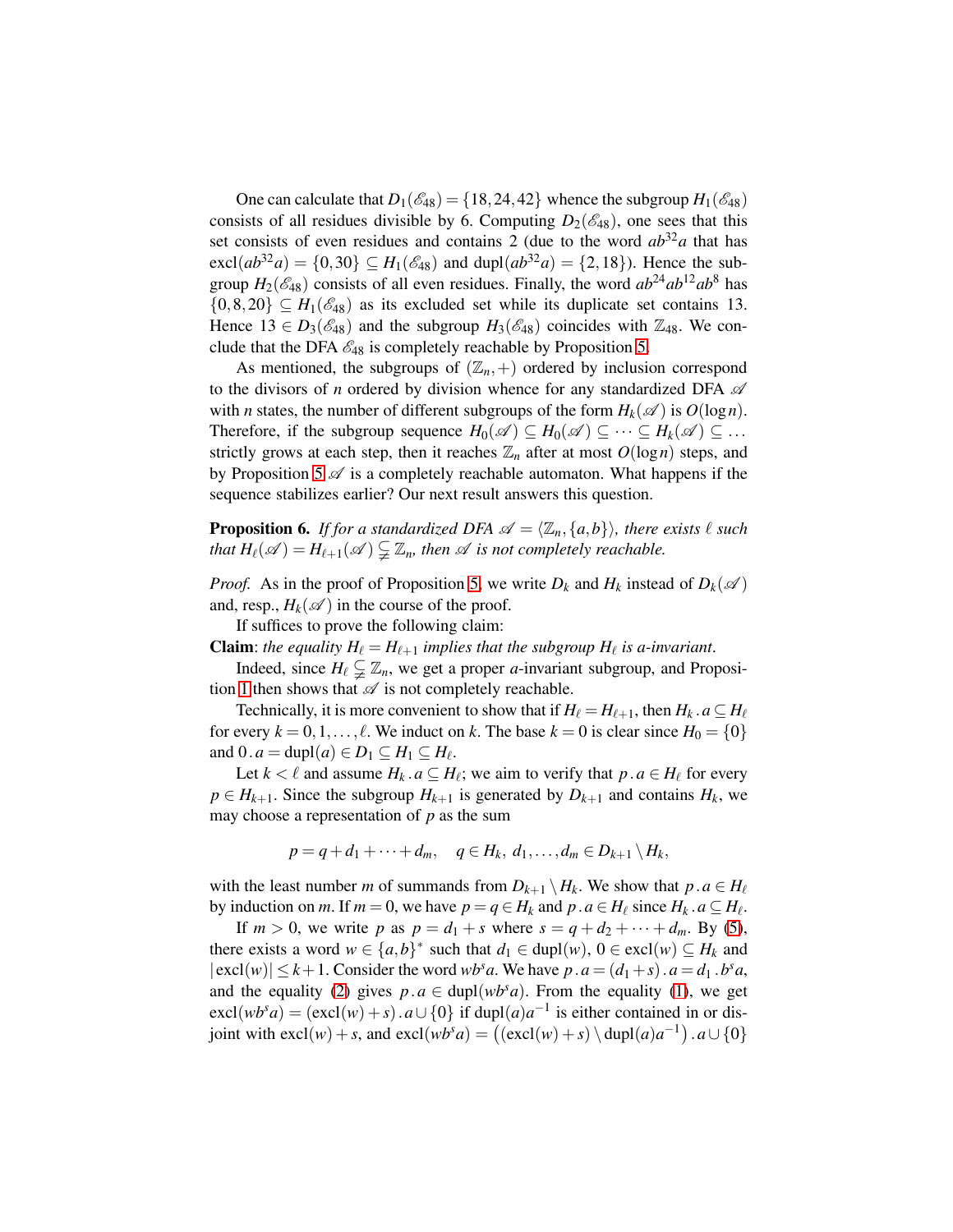if  $|\text{dupl}(a)a^{-1} \cap (\text{excl}(w) + s)| = 1$ . In any case, we have the inclusion

<span id="page-13-0"></span>
$$
\operatorname{excl}(wb^s a) \subseteq (\operatorname{excl}(w) + s) \cdot a \cup \{0\} \tag{6}
$$

and the inequality

<span id="page-13-1"></span>
$$
|\operatorname{excl}(wb^s a)| \le |(\operatorname{excl}(w) + s)) \cdot a| + 1 \le |\operatorname{excl}(w))| + 1 \le (k+1) + 1 \le \ell + 1.
$$
\n(7)

For any  $t \in \text{excl}(w) \subseteq H_k$ , the number of summands from  $D_{k+1} \setminus H_k$  in the sum  $t + s = t + q + d_2 + \cdots + d_m$  is less than *m*. By the induction assumption, we have  $(t + s) \cdot a \in H_{\ell}$ . Hence,  $(\text{excl}(w) + s) \cdot a \subseteq H_{\ell}$ , and since 0 also lies in the subgroup  $H_{\ell}$ , we conclude from [\(6\)](#page-13-0) that  $\text{excl}(wb^s a) \subseteq H_{\ell}$ . From this and the inequality [\(7\)](#page-13-1), we see that the word  $wb^s a$  satisfies the conditions of the definition of  $D_{\ell+1}$  (cf. [\(5\)](#page-10-0)) whence every state in dupl( $wb^s a$ ) belongs to  $D_{\ell+1}$ . We have observed that  $p \cdot a \in \text{dupl}(wb^s a)$ . Hence  $p \cdot a \in D_{\ell+1} \subseteq H_{\ell+1}$ . Since  $H_{\ell} = H_{\ell+1}$ , we have  $p \cdot a \in H_{\ell}$  as required we have  $p \cdot a \in H_{\ell}$ , as required. □

<span id="page-13-2"></span>Now we deduce a criterion for complete reachability of binary automata.

**Theorem 2.** A binary DFA  $\mathscr A$  with n states is completely reachable if and only *if either n* = 2 *and*  $\mathscr A$  *is the flip-flop or one of the letters of*  $\mathscr A$  *acts as a cyclic permutation of the state set, the other letter has defect* 1*, and in the standardized DFA*  $\langle \mathbb{Z}_n, \{a,b\} \rangle$  *syntactically equivalent to*  $\mathcal{A}$ *, no proper subgroup of*  $(\mathbb{Z}_n, +)$ *is a-invariant.*

*Proof.* Necessity follows from the reductions in Sect. [2](#page-1-2) and Proposition [1.](#page-3-1)

For sufficiency, we can assume that  $\mathscr{A} = \langle \mathbb{Z}_n, \{a,b\} \rangle$  is standardized. If no proper subgroup of  $(\mathbb{Z}_n, +)$  is *a*-invariant, then the claim from the proof of Proposition [6](#page-12-0) implies that the sequence  $H_0(\mathscr{A}) \subseteq H_0(\mathscr{A}) \subseteq \cdots \subseteq H_k(\mathscr{A}) \subseteq \cdots$ strictly grows until the subgroup  $H_k(\mathscr{A})$  remains proper. Hence,  $H_\ell(\mathscr{A}) = \mathbb{Z}_n$ for some  $\ell$  and  $\mathscr A$  is a completely reachable automaton by Proposition [5.](#page-10-1)  $\Box$ 

The condition of Theorem [2](#page-13-2) can be verified in low polynomial time. We sketch the corresponding algorithm.

Given a binary DFA  $\mathscr A$  with *n* states, we first check if  $n = 2$  and  $\mathscr A$  is the flip-flop. If yes,  $\mathscr A$  is completely reachable. If not, we check whether one of the letters of  $\mathscr A$  acts as a cyclic permutation of the state set while the other letter has defect 1. If **not**,  $\mathscr A$  is not completely reachable. If **yes**, we pass to the standardized DFA  $\langle \mathbb{Z}_n, \{a, b\} \rangle$  syntactically equivalent to  $\mathcal{A}$ . As a preprocessing, we compute and store the set  $\{(k, k, a) \mid k \in \mathbb{Z}_n\}.$ 

The rest of the algorithm can be stated in purely arithmetical terms. Call a positive integer *d* a *nontrivial divisor* of *n* if *d* divides *n* and  $d \neq 1, n$ . We compute all nontrivial divisors of *n* by checking through all integers  $d = 2, ..., \lfloor \sqrt{n} \rfloor$ :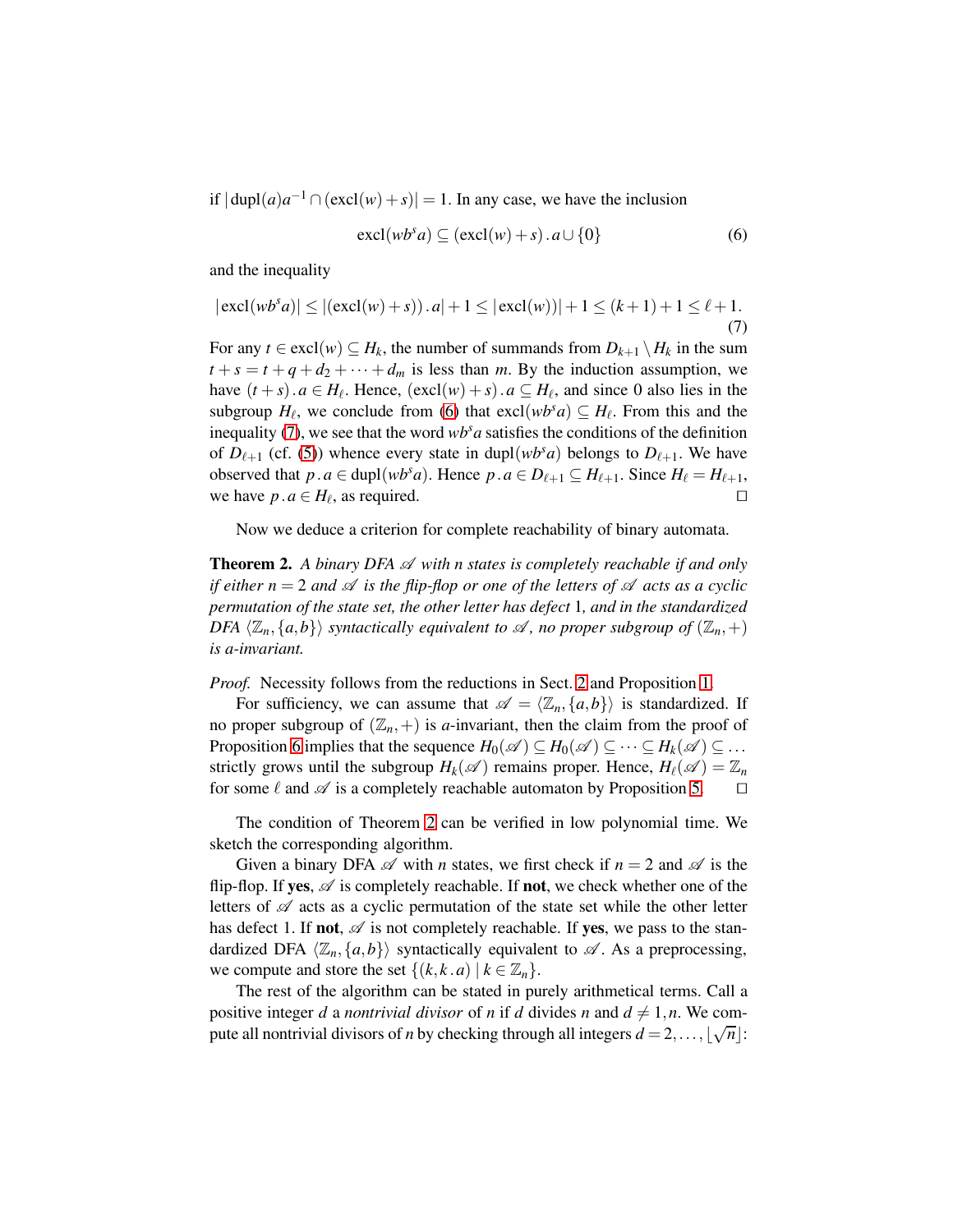if such *d* divides *n*, we store *d* and  $\frac{n}{d}$ . If for some nontrivial divisor *d* of *n*, all numbers  $(td)$ . *a* with  $t = 0, 1, \ldots, \frac{n}{d} - 1$  are divisible by *d*, then *d* generates a proper *a*-invariant subgroup in  $(\mathbb{Z}_n, +)$  and  $\mathscr A$  is not completely reachable. If for every nontrivial divisor *d* of *n*, there exists  $t \in \{0, 1, \ldots, \frac{n}{d} - 1\}$  such that (*td*). *a* is not divisible by *d*, then no proper subgroup of  $(\mathbb{Z}_n, +)$  is *a*-invariant and  $\mathscr A$  is completely reachable.

To estimate the time complexity of the described procedure, observe that one has to check at most  $\frac{n}{d}$  numbers for each nontrivial divisor *d* of *n*. Clearly,

$$
\sum_{\substack{1 < d < n \\ d|n}} \frac{n}{d} = \sum_{\substack{1 < d < n \\ d|n}} d = \sigma(n) - n - 1,
$$

where  $\sigma(n)$  stands for the sum of all divisors of *n*, a well-studied function in the theory of numbers; see, e.g., [\[6,](#page-15-6) Chapters XVI–XVIII]. It is known that lim sup  $\frac{\sigma(n)}{n \log \log n} = e^{\gamma}$  where  $\gamma$  is the Euler–Mascheroni constant [\[6,](#page-15-6) Theorem 323]; this implies that the number of checks in our procedure is  $O(n \log \log n)$ . The total complexity depends of the time spent for verifying the divisibility condition. If we assume that integers are represented in binary, the usual schoolbook algorithm may be used to verify if *d* divides  $(td)$ . *a* in  $O((\log n)^2)$  time. Hence the whole procedure can be implemented in  $O(n(\log n)^2 \log \log n)$  time.

#### 6 Conclusion

We have characterized the binary completely reachable automata; our characterization leads to a transparent algorithm that given a binary DFA  $\mathscr A$ , decides whether or not  $\mathscr A$  is completely reachable in time almost linear with respect to the size of  $\mathscr A$ . Recall that no polynomial-time algorithm for recognizing complete reachability of arbitrary DFAs is known so far.

Our results heavily depend on the fact that apart of a single exception, the binary completely reachable automata are *circular*, that is, have a letter acting as a cyclic permutation of the state set. In the literature, one can find several situations when a problem that remains open in general, admits quite a nontrivial solution when restricted to circular automata. Here we mention only Dubuc's result [\[5\]](#page-15-7) on the Cerný conjecture and the recent paper by Yong He *et al* [\[7\]](#page-15-8) on Trahtman's conjecture. It appears that circular automata may behave in a similar way with respect complete reachability, and our follow-up work aims at extending the results of the present paper to arbitrary (not necessarily binary) circular automata. We also plan to study an 'orthogonal' extension, aiming to characterize completely reachable automata in which one letter has defect 1 while the other letters act as permutations and generate a group that transitively acts on the state set.